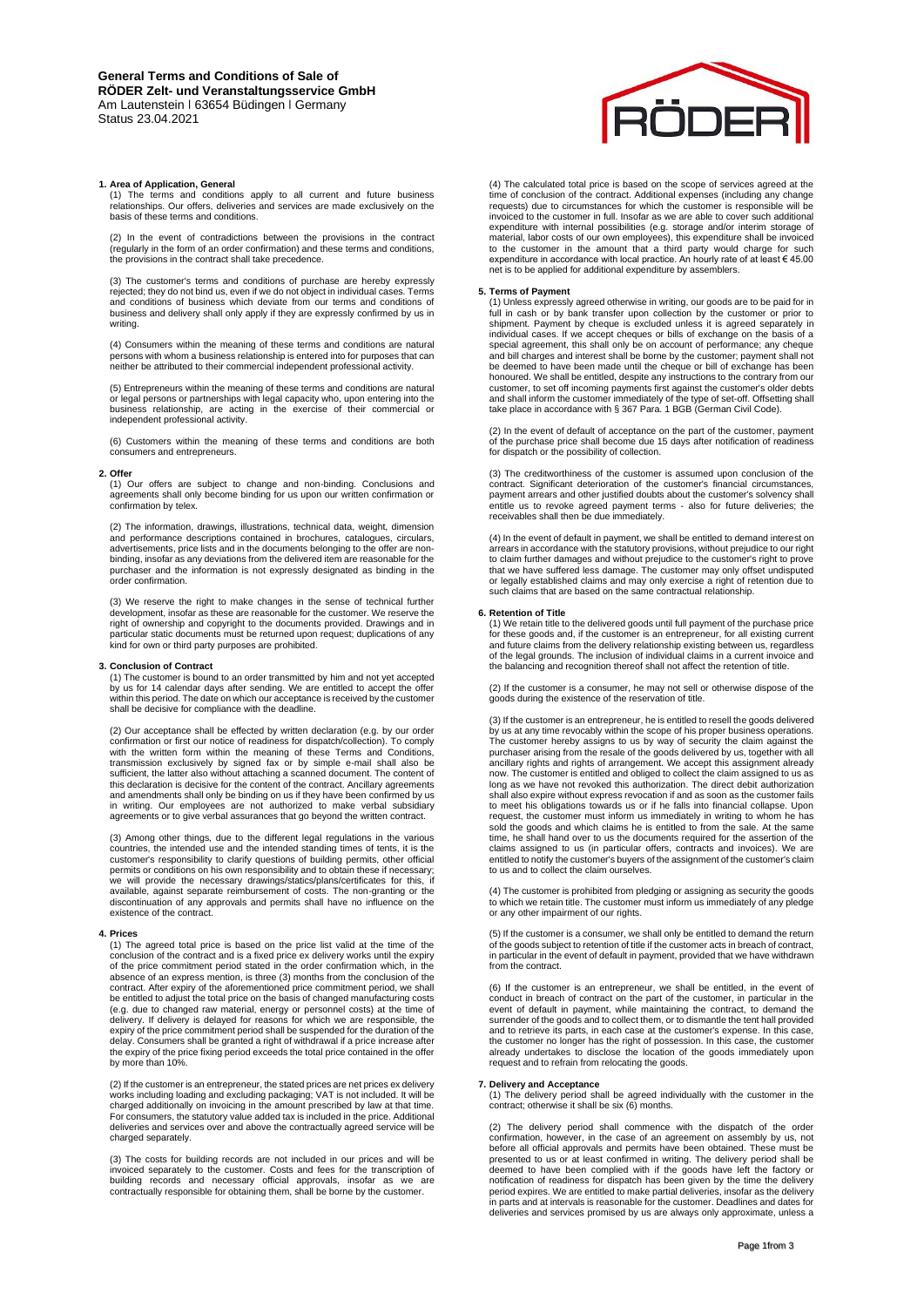# **General Terms and Conditions of Sale of RÖDER Zelt- und Veranstaltungsservice GmbH** Am Lautenstein | 63654 Büdingen | Germany Status 23.04.2021

fixed deadline or date has been expressly promised or agreed. Should we fail to meet an agreed delivery date, the customer shall grant us a reasonable grace period, which shall in no case be less than two (2) weeks.

(3) If the customer is in default with the acceptance of the goods after notification of the provision of the goods and unsuccessful reminder, we shall be entitled to withdraw from the contract after setting a reasonable grace period. If dispatch is delayed at the customer's request, the customer shall be charged, starting from the day of notification of readiness for dispatch, for the costs incurred for storage/warehousing, which must be paid before the goods are finally dispatched. We shall also be entitled to demand payment in advance or payment of the balance prior to dispatch of the goods provided.

(4) If the customer refuses to accept performance or if the customer declares<br>withdrawal from the contract (in both cases without being entitled to do so) prior<br>to our performance of the contract, we shall be entitled to d for the resulting damage including additional expenses (e.g. storage costs, personnel costs or forwarding costs, etc.). For this purpose, we shall charge a lump-sum compensation amounting to 30% of the agreed total purchase price. The proof of a higher damage and our legal claims remain unaffected by this; however, the lump sum is to be set off against further monetary claims. The customer shall be entitled to prove that we have incurred no damage at all or only significantly less damage than the aforementioned lump sum.

(5) If we owe the assembly, an acceptance shall take place after completion. For this purpose, the customer shall name in writing a person authorized to represent the customer who shall sign the acceptance protocol with legal effect. If no representative of the customer is on site for acceptance, the work shall be deemed to have been accepted if we have previously set the customer a reasonable deadline for acceptance or have sent notification of the completion<br>of the tent hall. In the event of use prior to acceptance, the tent hall shall also<br>be deemed to have been accepted. Partial acceptance is poss

# **8. Transfer of Risk**

(1) If the customer is an entrepreneur, the risk of accidental loss and accidental deterioration of the goods shall pass to the customer upon handover, in the case of sale by delivery to a place other than the place of performance upon delivery<br>of the goods to the forwarding agent, the carrier or any other person or institution<br>designated to carry out the shipment. The handover shall customer is in default of acceptance.

(2) We shall insure the delivery - at the corresponding request of the customer - by means of transport insurance, the costs of which shall be borne by the customer.

(3) If the assembly of the tent hall is accepted, the risk of accidental loss and accidental deterioration of the goods shall pass to the customer upon acceptance.

## **9. Installation and Installation Requirements**

The assembly and assembly requirements are governed by the GENERAL<br>ASSEMBLY CONDITIONS of RÖDER Zelt- und Veranstaltungsservice GmbH,<br>which are attached to these Terms and Conditions.

## **10. Warranty and Liability**

(1) Unless otherwise agreed, the contractually owed quality of the products results exclusively from the agreed product descriptions which are the subject of the individual contract. We reserve the right to minor, customary or technical deviations in quality, dimensions, colour (e.g. of ISO panels of different<br>batches), weight, assembly traces (e.g. superficial scratches), traces from the<br>trial assembly of the hall (drill holes), or deviations due to desi

(2) Information on quality and durability as well as other information are only guarantees (*Garantien*) if they are agreed and designated as such. The guarantee requires written confirmation by our management. Claims for defects shall not exist insofar as the condition of the product deteriorates due to unsuitable or improper use or storage, unsuitable or improper transport or faulty or negligent handling by the customer or if a deterioration results from a change typical of the nature and functioning of the products (e.g. wear and tear typical of the product).

(3) If the customer is an entrepreneur and used products are sold or if a work is erected by us in accordance with the contractual agreements wholly or partly from used parts or components, any liability for material defects for these items and parts shall be excluded unless otherwise agreed.

(4) If the customer is an entrepreneur, it shall inspect the products immediately upon receipt, insofar as this is feasible in the ordinary course of business, and notify us in writing of any defects that are identifiable in the process immediately, but no later than five (5) working days after delivery. Defects which could not be detected in the course of the proper incoming goods inspection shall be notified<br>to us in writing by the customer without undue delay, but no later than three (3)<br>working days after discovery of the defect. Otherwise, the shall be deemed approved, unless the defect was fraudulently concealed by us.

(5) If the customer is an entrepreneur, we shall initially provide warranty for defects of the goods at our discretion by rectification or replacement delivery. If<br>the customer is a consumer, he shall initially have the choice of whether the<br>subsequent performance is to be effected by rectification or the question of whether the other type of subsequent performance could be resorted to without significant disadvantages for the customer shall be taken into



account. In this case, the customer's claim shall be limited to the other type of subsequent performance

(6) If the customer receives defective assembly instructions, we shall only be obliged to deliver assembly instructions that are free of defects and this only if the defect in the assembly instructions prevents proper assembly.

(7) If the customer is an entrepreneur, the warranty period for new items shall be one (1) year from delivery of the goods; delivery within the meaning of this subsection (7) sentence 1 shall mean receipt by the customer of our notice of readiness for collection or - if shipment has been agreed - handover to the transport person. If the customer is a consumer, the limitation period for new<br>items is two (2) years from the handover of the goods. For used items, the<br>limitation period for consumers is also one (1) year from handover o which are used for a building in accordance with their customary use, the statutory limitation period pursuant to § 438 para. 1 no. 2 BGB (German Civil Code) shall apply.

(8) The shortening of the statute of limitations in Section 10, Paragraph 7, Sentence 1 and Sentence 4 shall not apply to damages based on a grossly<br>negligent or intentional breach of our obligations, one of our legal<br>representatives or one of our vicarious agents, or in the event of injury to life limb or health.

(9) The parties may agree longer warranty periods in individual contracts by concluding a separate maintenance contract.

(10) If we are liable for damage caused by slight negligence, we shall only be liable in the event of a breach of a material contractual obligation, i.e. only in the event of a breach of an obligation the fulfilment of which is essential for the proper performance of the contract and on the observance of which the customer regularly relies and may rely. In these cases, however, our liability is<br>limited to the amount of the damage typical for the contract and foreseeable at<br>the time of conclusion of the contract. The personal liabili representatives, vicarious agents and employees for damage caused by them through slight negligence is excluded. Clause 10, paragraph 8 shall apply accordingly to the aforementioned limitation of liability and the aforementioned exclusion of liability.

(11) Irrespective of our fault, any liability on our part in the event of fraudulent concealment of a defect, from the assumption of a guarantee or a procurement risk and in accordance with the Product Liability Act (*Produkthaftungsgesetz*) shall remain unaffected.

(12) The customer shall be entitled, at its discretion, to withdraw from the contract or to reduce the purchase price if subsequent performance fails, is unreasonable for the customer, is seriously and finally refused by us or does not take place within the reasonable period set by the customer. The right to withdraw from the contract is excluded if the existing defects reduce the value or the suitability only insignificantly. In this case, the customer may only demand a reasonable reduction of the purchase price.

(13) In the event of subsequent performance, we shall be obliged to bear the expenses required for the purpose of subsequent performance, in particular transport and material costs, insofar as these are not increased by the fact that the defective product was taken to a place other than the place of performance, unless the change of location corresponds to the agreed use of the product. If we were not originally obliged to assemble the goods, the supplementary performance shall neither include the dismantling of the defective goods nor the reassembly of the defect-free goods. In this case, the costs of dismantling and<br>reassembly shall not be deemed to be supplementary performance costs and<br>shall not be borne by us within the scope of supplementary performanc

### **11. Force Majeure**

(1) We shall not be liable for impossibility or delay insofar as it is based in each case on force majeure or another event that was not foreseeable at the time the contract was concluded and for which we are not responsible (e.g. operational disruptions of any kind, fire, natural disasters, epidemics, pandemics, weather, floods, war, insurrection, terrorism, transport delays, strikes, lawful lock-outs, shortage of labour, energy or raw materials, delays in obtaining any necessary official permits, official/sovereign measures). In connection with assembly or<br>disassembly, strong winds in particular shall also be deemed to be force<br>majeure; the on-site assessment by us or a third party appointed by us foreman) shall be decisive in this respect.

(2) Such an event is also our incorrect or untimely delivery by one of our suppliers if we are not responsible for this in each case and had concluded a congruent covering transaction with the respective supplier at the time of the conclusion of the contract with the customer. This shall also apply if we conclude the covering transaction immediately after the conclusion of

(3) If we become aware of an event within the meaning of paragraph (1) or (2), we shall inform the customer without delay. In the event of such an event, our performance deadlines / dates shall be automatically extended / postponed by the duration of the event plus a reasonable start-up period. If such events make it significantly more difficult or impossible for us to provide the service and are not only of temporary duration, we are entitled to withdraw from the contract.

# **12. Place of Performance, Choice of Law and Place of Jurisdiction** (1) If the customer is an entrepreneur, our place of business shall be the place of performance, unless otherwise stipulated in the individual contract.

(2) The entire contractual relationship between us and our customer shall be governed by German law to the exclusion of the UN Convention on Contracts